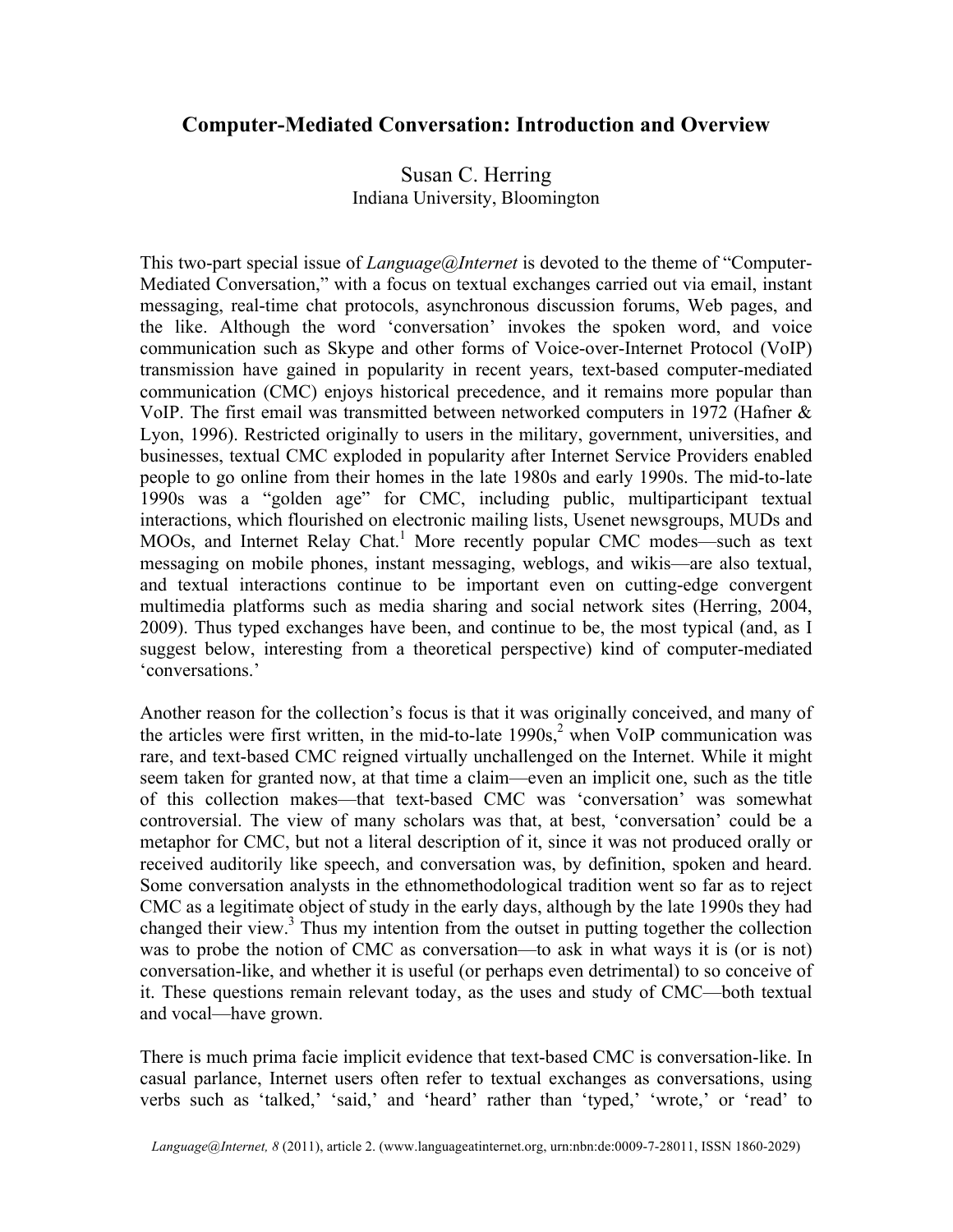describe their CMC activities. Even published authors sometimes refer, unconsciously, it seems, to 'speakers' rather than online 'writers', 'talk' rather than 'typed exchanges',<sup>4</sup> 'turns' rather than 'messages,' and so forth, when reporting on CMC. This linguistic usage attests to the fact that users experience CMC in fundamentally similar ways to spoken conversation, despite CMC being produced and received by written means.

Furthermore, a number of scholars have explicitly compared CMC to speech and conversation.<sup>5</sup> Early on, Horowitz and Samuels (1987) characterized CMC as "speech writ down," Maynor (1994) as "written speech," and Colomb and Simutis (1996) as "visible conversation;" to this we may add Cherny's (1999) characterization of chat on a social MOO as "conversation;" Sack's (2000) characterization of Usenet newsgroups and discussion forums as "very large-scale conversations" and Scoble and Israel's (2006) description of weblog content as "naked conversations." With the exception of Cherny's, all these characterizations were made about asynchronous CMC, which is usually situated by scholars (e.g., Herring, 2001; cf. Collot & Belmore, 1996; Yates, 1996) closer to the written end of the written-spoken continuum than synchronous CMC modes such as chat, which tend to exhibit more 'oral' features (e.g., Ko, 1996; Werry, 1996). The usual explanation for this is that asynchronous CMC allows the communicator more time to edit messages before sending them, like traditional writing, whereas chat exchanges (and other short messages, such as text messaging from mobile phones) are more likely to be composed and sent on the fly, like turns in spoken conversation. Asynchronous modes, then, are especially interesting to study, for if even asynchronous CMC is shown to be conversational, that constitutes evidence for the conversationality of text-based CMC overall. This, in turn, could have theoretical and practical consequences (this point is taken up further below).

Asynchronous CMC modes are the focus of nine articles in this special issue, which is comprised of 14 original research studies; three articles focus exclusively on synchronous modes, and two others analyze modes of both types. Most of the authors conclude that their data are meaningfully conversation-like, regardless of synchronicity, whether it be with regard to the employment of "oral" discourse strategies, the management of interaction, gender and power dynamics, code choice, or processes of accommodation. At the same time, all identify specifics of CMC technologies and cultures of use that render computer-mediated conversations different from spoken conversation. One of the most striking examples concerns turn-taking. It has long been observed that normal face-toface (F2F) patterns of turn-taking are disrupted in CMC systems that transmit messages as wholes without moment-by-moment feedback, resulting in disrupted turn adjacency and overlapping exchanges (Garcia & Jacobs, 1998; Herring, 1999). However, even in systems where transmission is character-by-character, more closely approximating that of spoken exchanges, turn-taking patterns systematically violate the 'no-gap, no overlap' principle posited by Sacks, Schegloff, and Jefferson (1974) for spoken conversation, as the study of the VAX 'phone' system by Anderson, Beard, and Walther in Part I of this special issue illustrates. The reason is that communicators' access to a persistent textual record of the interaction enables a different strategy of discourse processing, one that is in fact more efficient than the one-turn-at-a-time model.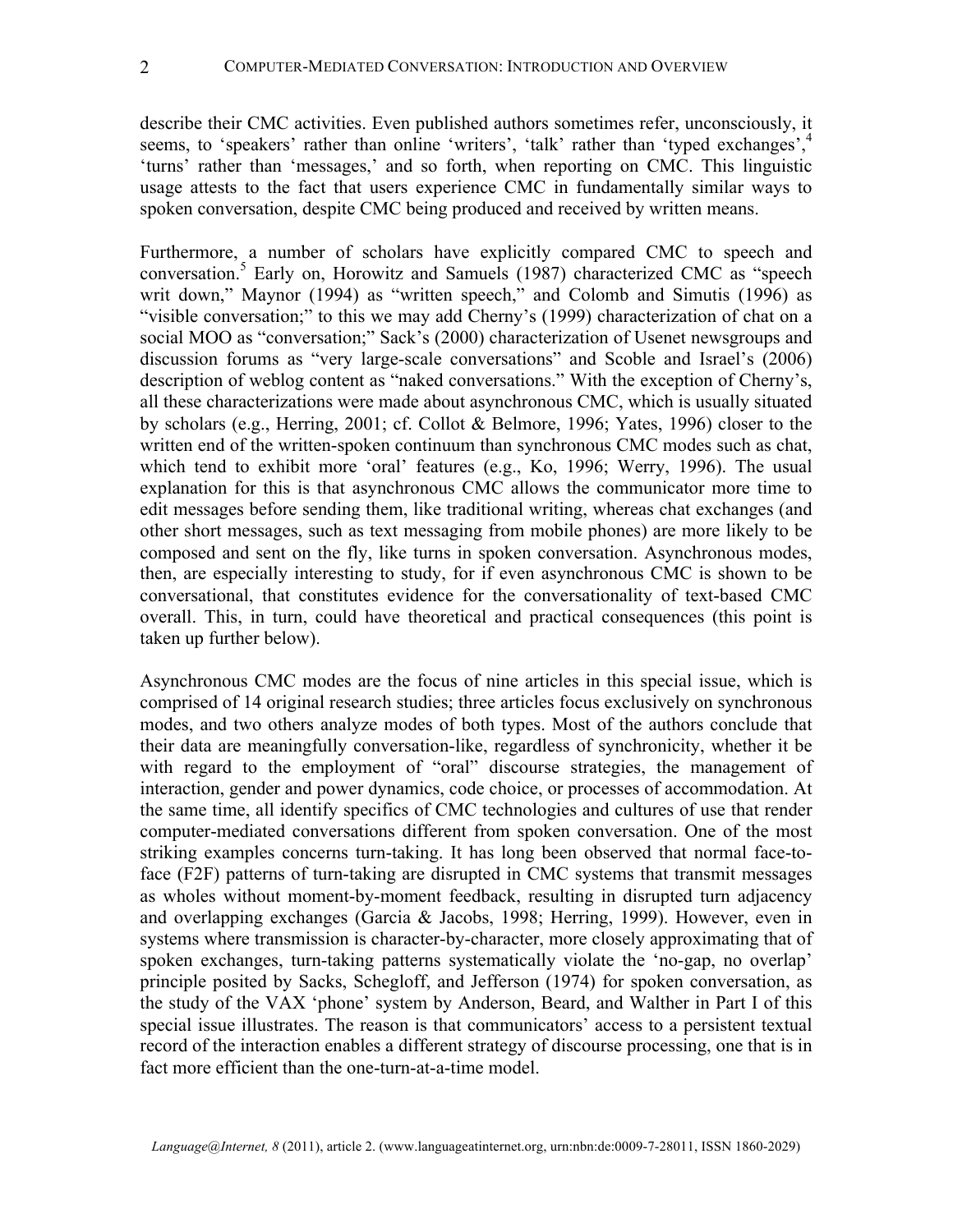Thus one goal of this collection is to bring together theoretically informed and methodologically rigorous research focusing on conversational aspects of CMC, where 'conversational' is defined broadly to include not just orality but the interactive and social dimensions associated with face-to-face communicative exchanges. No assumptions are made *a priori* that any one mode of CMC is inherently more conversational than any other; rather the intent is to interrogate and explore the conversational nature of each. A second goal is to illustrate the application of linguistic and specifically, discourse analytic—approaches to the study of CMC. At the time this collection was first conceived, as yet little research had been published from linguistic or discourse perspectives; this journal, *Language@Internet*, was not born until 2004. Fortunately, it is no longer necessary (one hopes) to persuade readers of the merit of applying language-focused methods of analysis to CMC. Nonetheless, systematic consideration of what it means for CMC to be 'conversational' is still lacking, even almost 15 years after the first call for papers for this collection went out.

The age of many of the studies can be seen as a limitation (the literature reviews, for example, are not always up to date), but in other ways it is a strength. The collection includes studies that analyze data collected during the first "golden age" of text-based CMC, when norms of interaction were still emerging and the forces that shaped them were visible in ways they no longer are today. Some analyze phenomena, such as nonstandard typography (Cho) and code-switching (Georgakopoulou; Paolillo), that raised the question of the conversationality of CMC in the first place. These analyses still provide new insight, even if more recent research has addressed related issues. Others analyze phenomena about which little or no subsequent research exists, such as turntaking in a character-by-character transmission system (Anderson et al.), intertextuality in agonistic debate (Hodsdon-Champeon), the evolution of a private language variety (Rowe), and analysis of 3-D multimodal discourse (Naper); nor has the subject matter of my own piece on gender differences in floor types (Herring) been taken up in subsequent research. Other topics, such as 'quoting' parts of a previous message in a response (Severinson-Eklundh) and differences in turn construction in synchronous and asynchronous CMC (Condon  $& Čech$ ), have since become part of the CMC research canon, yet the studies in this special issue on those topics still rank among the most rigorous ever published, in my view. Similarly, while socialization into the norms of online groups has often been observed to occur, Weber's case study of an online support group for sexual abuse survivors constitutes a paradigm example of the phenomenon, and Lambiase's study of topic decay on a national disaster-focused discussion list is the only study (to my knowledge) to combine topic development with a power- and gender-based critique. That the findings of these studies continue to be relevant attests to their originality, on the one hand, and their ability to hold their value, on the other. The remaining contributions focus on more recent CMC modes, bringing a conversational perspective to bear on instant messaging (IM) exchanges (Baron) and addresseeaddressor relations in weblogs (Peterson).

The contents of this special issue are organized into two parts. The eight articles in Part I are concerned with three sets of issues: Language Structure (Cho; Baron), Interaction Management (Severinson-Eklundh; Condon & Čech; Anderson et al.), and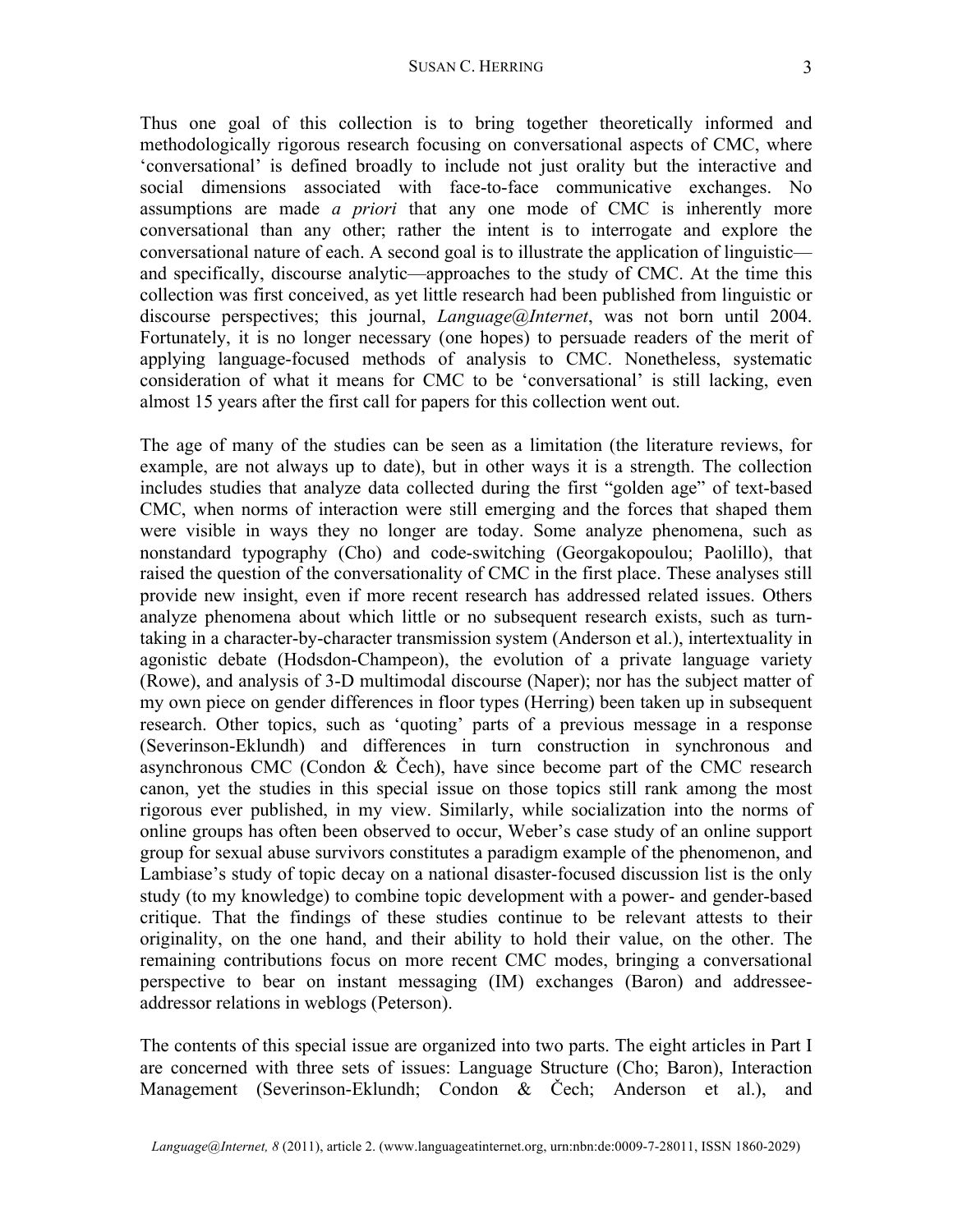Conversational Conflict and Control (Herring; Lambiase; Hodsdon-Champeon). The six articles in Part II cover issues of Discourse and Identity (especially as reflected in language choice: Georgakopoulou; Paolillo), Socialization and Change (Weber; Rowe), and Multimodal Discourse (Naper; Peterson)—the last broadly construed to include weblogs. The organization is intended to flow from more micro-level (structure, turntaking) to more macro-level (identity, socialization) phenomena, although the final two articles, on multimodal discourse in a virtual world and the conversationality of blogs, are grouped together more for convenience than because they share a coherent approach.

Taken as a whole, the collection shows that despite being produced by traditionally written (i.e., typed) means, interactive text-based CMC, including both synchronous and asynchronous and both dyadic and multiparticipant modes, shares numerous characteristics with (informal) spoken conversation—e.g., typographic practices that imitate spoken prosody; discourse produced in chunks that resemble 'intonation units' (cf. Chafe, 1987); turn-taking; topic development via step-wise moves (cf. Sacks, 1972/1992); 'conversational' code-switching (cf. Gumperz, 1982)—and moreover, that CMC fulfills many of the same social functions as spoken conversation. This has implications for the characterization of 'conversation' itself. In earlier research, Chafe (1982) added 'integration' and 'involvement' as dimensions to the classification of spoken and written language; conversation, as a genre of speech, tends to be more involved, although integrated conversation, as in a formal debate, may also occur. Biber (1988) challenged the binary characterization of speech and writing altogether, replacing it with a continuum characterized by multiple dimensions. Thus conversational (spoken) genres could be situated at different points along various dimensions such as 'interactive vs. edited,' 'abstract vs. situated content,' and 'reported vs. immediate style.' The findings of the studies in the present collection go further by suggesting that conversation need not be restricted to the spoken modality. Rather, it can be broadly defined as any exchange of messages between two or more participants, where the messages that follow bear at least minimal relevance to those that preceded or are otherwise intended as responses.<sup>6</sup> Within this broad definition, genres of conversation may be situated along various dimensions, determined not only by features of the communicative medium that shape discourse production, but also by the topic, setting, and purpose of the communication (Herring, 2007; cf. Hymes, 1974). This applies to traditional spoken conversational genres (e.g., F2F conversations, telephone conversations, interviews, debates), as well as interactive CMC modes such as IM exchanges, multiparticipant chat, email, asynchronous discussion forums, and, of course, VoIP.

In contrast, the article by Peterson on weblogs (blogs) concludes that blogs as a whole are not meaningfully conversational. Peterson argues that while many blogs appear to address their readers directly using conversational conventions, the mere use of such conventions does not make them conversations.<sup>7</sup> This argument is consistent with the broad definition of conversation proposed in the previous paragraph: Conversation requires response from an interlocutor. It follows (although Peterson does not address this explicitly) that blogs that receive responses (e.g., in comments posted to blog entries) can be considered conversations, albeit asymmetrical ones in which the blog author controls the floor (Herring, Kouper, et al., 2005; Herring, Scheidt, Bonus, & Wright, 2005).<sup>8</sup>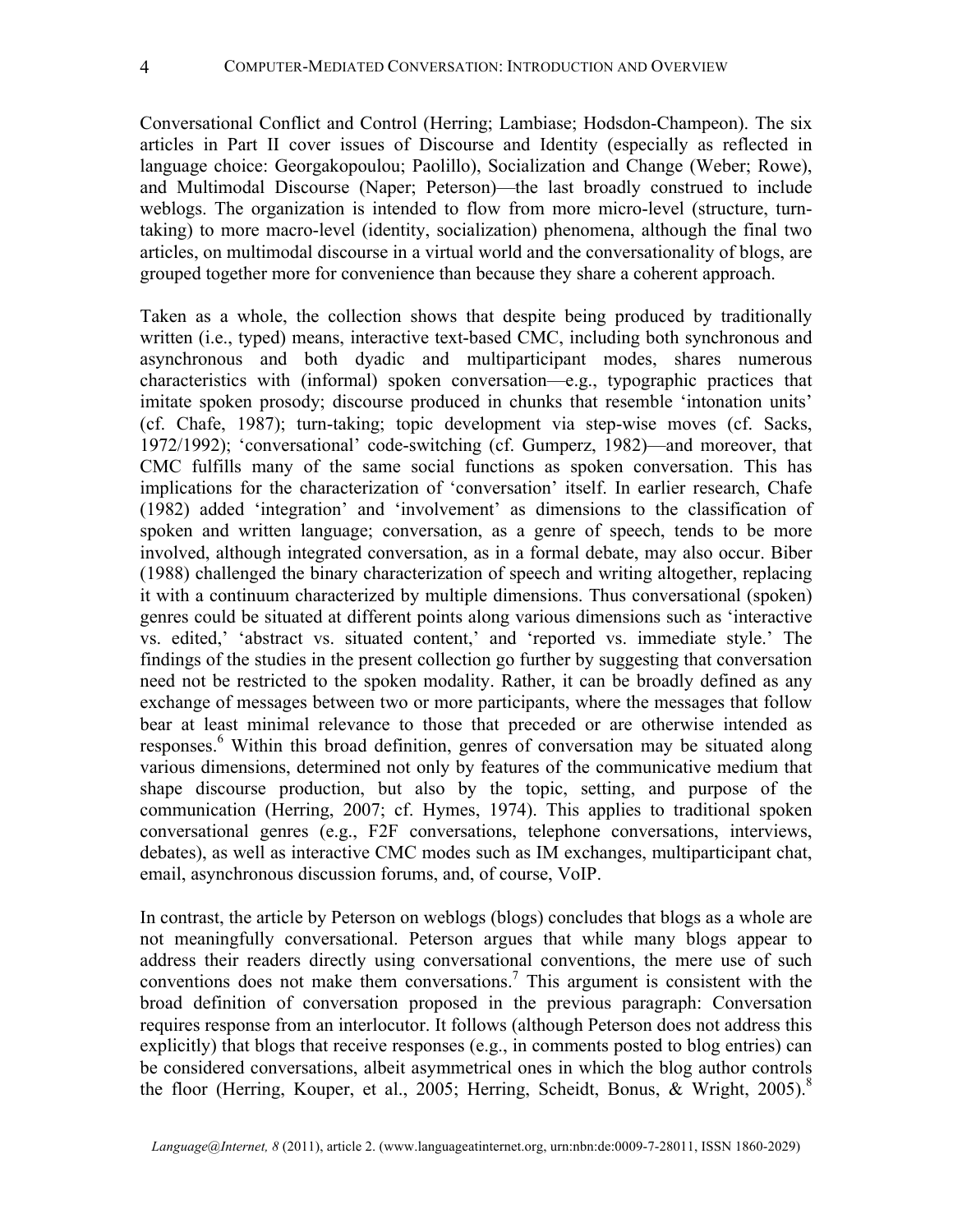While not prototypical of conversation, asymmetrical floor control is also characteristic of some spoken genres, such as interviews. Thus the case of blogs makes an important point, namely, that while a CMC mode as a whole may or may not generally be conversational, the possibility for exceptions exists; notably, less conversational modes (such as blogs and wikis, as well as media-sharing sites such as YouTube<sup>9</sup> may be employed conversationally by users.

Another overall finding of the studies in this issue is the myriad ways human users adapt to the constraints (and affordances) of CMC systems in order to converse. From using conversational conventions of address, to chunking text to maintain a conversational pace, to 'quoting' to recreate conversational context, to modified turn-taking to optimize temporal resources, to use of private messaging as a 'back channel' in group discussion, to struggling to gain and maintain the conversational floor, and to expressing frustration when messages digress off-topic, there is much evidence to suggest that CMC users orient to conversational norms. This attests simultaneously to the adaptability of human communicators (cf. Hård af Segerstad, 2002) and the robustness of conversation as a basic mode of communication with others.

Interestingly, the word conversation used to mean simply 'to have dealings with others;' the sense of 'talk' did not enter until the early  $1500s$ <sup>10</sup>. The broadened conceptualization of 'conversation' proposed above to include CMC resonates in some ways with the earlier meaning. Although Gutenberg invented the printing press in the 1440s, printed works were not yet common, and literacy was not widespread, in early  $16<sup>th</sup>$  century England; spoken "dealings" were the only kind most people knew. Writing subsequently gained in popularity, especially among the educated upper classes, but it was not until the Internet caused CMC to become massively widespread at the end of the  $20<sup>th</sup>$  century that many people came to carry out their day-to-day dealings with others via written text (cf. Baron, 2000). Thus it can be argued that the definition of 'conversation' has always depended to some extent on the available communication technologies, and that technological change is presently driving an expansion of its meaning.

Some of the practical consequences of these findings are already being realized. People are already using CMC in place of spoken exchanges. Indeed, textual CMC has become a prime site for conversation, supplementing F2F and telephone for personal, professional, and commercial interactions. The question arises whether this trend might lead eventually to the demise (or co-optation, e.g., via virtual reality and internet telephony) of the latter two conversation modes; whether in the future all conversation will be mediated. According to the title of an article published in *USA Today* (Jayson, 2010, December 30)—"2010: The year technology replaced talking"<sup>11</sup>—that future is already here. However, while the findings in the present collection might appear to provide evidence of a trend towards replacement, other research reports that spoken (especially, F2F) communication still tends to be preferred for purposes ranging from socializing with friends (Livingstone & Bovill, 2001) to education (Hara & Kling, 2000) and library reference interactions (Ford, 2002). Moreover, it has been found that people who spend more time socializing via CMC also have more offline social interactions (Baym, Zhang, & Lin, 2004), although obviously there is an upper limit determined by the number of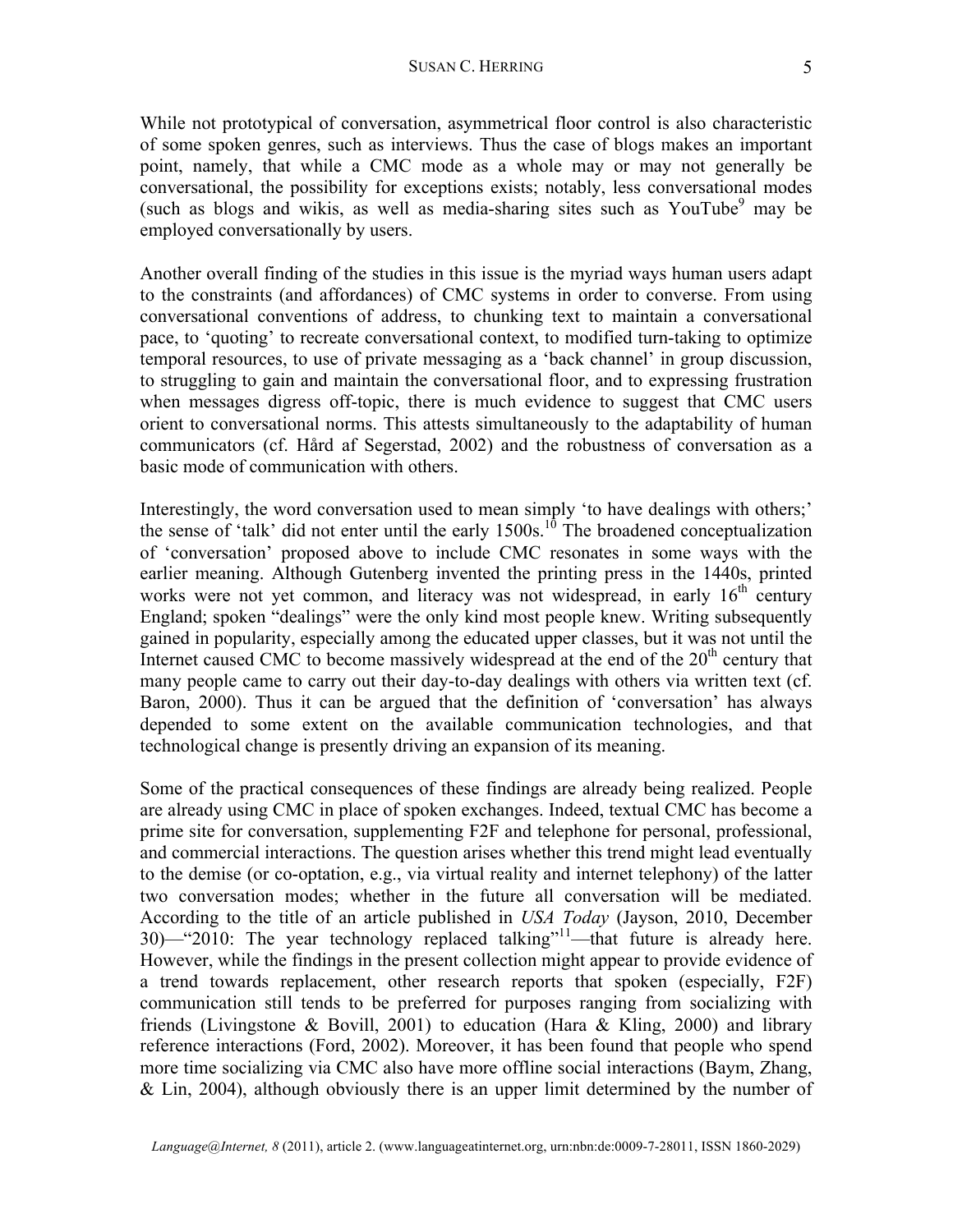6

hours in a day that a person can spend communicating, and the preferred use of one medium can (and sometimes does) detract from time spent using another. Overall, it appears that a shift is taking place from older to newer conversational media, but no evidence exists to suggest that F2F conversation is in danger of being totally supplanted. Indeed, if for no other reason than that it is learned by children before writing or typing, spoken conversation will likely remain primary for the foreseeable future.

The present collection has a number of limitations, at the same time that it suggests fruitful directions for future work. One limitation is that most of the studies are of English CMC (exceptions are Georgakopoulou's study of Greek and English code-mixing in email; Paolillo's analysis of code switching between Hindi/Panjabi and English on Usenet and IRC; and Naper's analysis of chat in a Norwegian 3D virtual world). Studies focusing on computer-mediated conversation in other languages and cultural contexts are needed (cf. the chapters in Danet & Herring, 2007, which although focused on interactive text-based CMC, adopt discourse and sociolinguistic rather than conversational analytic perspectives). The age of some of the data analyzed in the studies is another obvious limitation; more research that examines recent CMC through a conversational lens is needed to trace the historical trends identified here through the present day. This should include examining contemporary discussion forum and chatroom interactions to determine if their conversational properties have changed, in addition to investigating more recently popular modes such as text messaging, social networking sites, and CMC on convergent media platforms (Herring, 2009).

A related limitation is the focus of the collection on textual CMC. Voice conversations have been much studied in offline contexts—including telephone conversations, which are technologically mediated (e.g., Hopper, 1992)—and in some respects their interactional dynamics appear to be reproduced in synchronous VoIP (Jenks & Firth, in press), making them less interesting theoretically than purely textual conversations. However, research into computer-mediated voice conversations is in its infancy; VoIP is sometimes combined with other media, including text chat; and VoIP can be asynchronous, unlike most offline conversation.<sup>12</sup> For these reasons, CMC delivered though channels other than text, including VoIP, calls for systematic examination.

A third limitation is methodological. The methods used to analyze the data in this collection are drawn from conversation analysis, critical discourse analysis, descriptive (structural) linguistics, the ethnography of speaking, interactional sociolinguistics, language variation and change, pragmatics, and semiotics. Other established methods that have been or might fruitfully be applied to computer-mediated conversation are not represented here—for example, social network analysis (cf. Paolillo, 2001); automated analysis of language features (cf. Hancock et al., 2005); and ethnographic analysis (cf. Androutsopoulos, 2008), including the use of video technology to incorporate gestures and physical context into the analysis (cf. Beißwenger, 2008). Studies that address CMC using such methods are needed to expand the study of computer-mediated conversation to larger corpora and situate it within its broader contexts of use.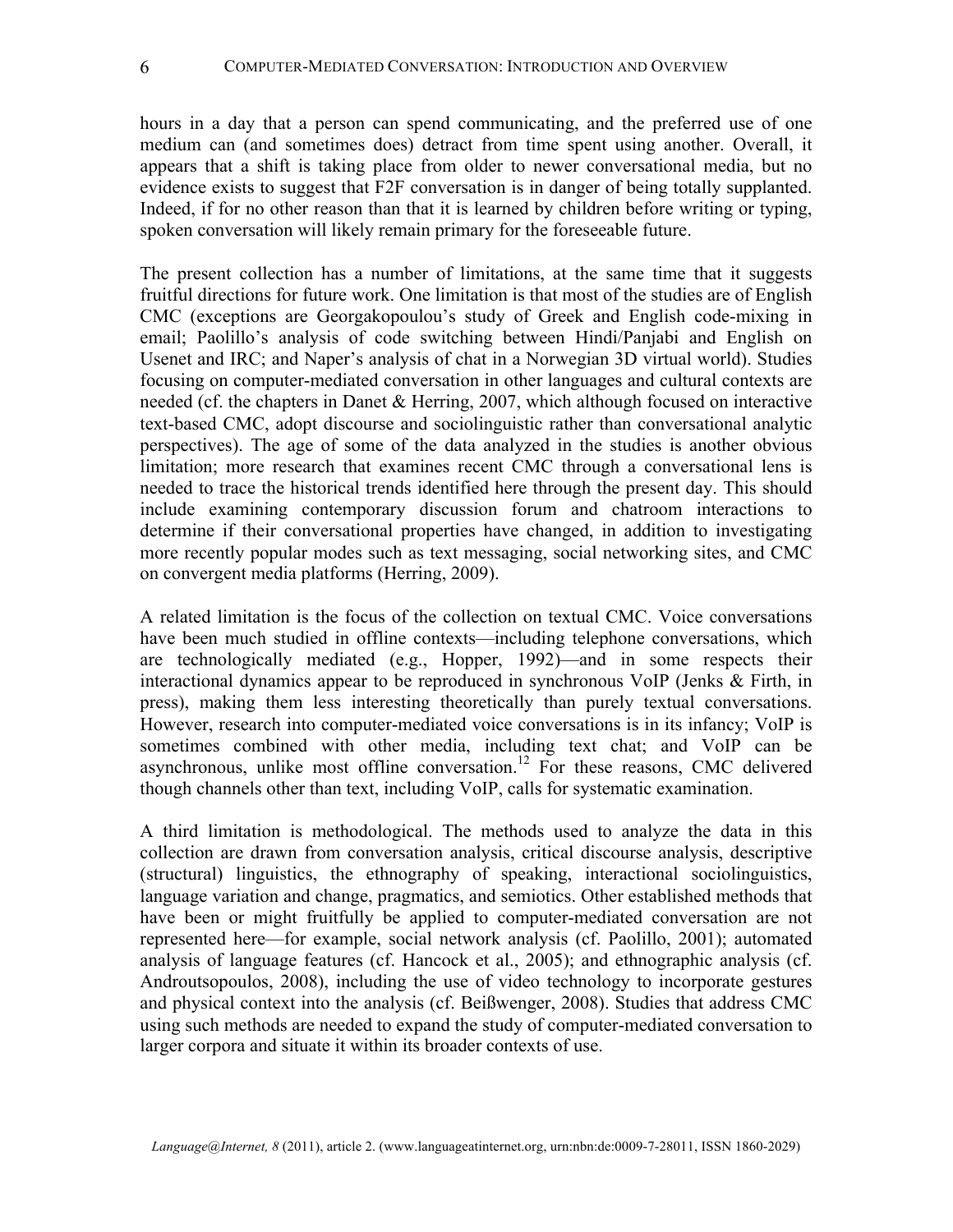Finally, only three of the articles directly assess the relative degree of conversationality of different modes or data samples (Cho's comparison of structural linguistic features in email and written memoranda; Condon & Čech's experimental study comparing interaction in speech, synchronous CMC, and asynchronous CMC; and Paolillo's comparison of code switching in Usenet and Internet Relay Chat), and no single set of methods is employed, or questions asked, across the collection that would make the results of the individual studies directly comparable with one another. Additional studies comparing CMC with spoken and/or written genres (cf. Collot & Belmore, 1996; Ko, 1996; Yates, 1996) are always welcome. Especially lacking, however, is systematic comparison across multiple modes of CMC using a common set of methods. Such studies are needed to refine our understanding of what variables—technical and/or situational shape computer-mediated interactions in ways that make them conversational (or not).

These limitations notwithstanding, this collection is unique to date in exploring the conversationality of text-based CMC, and especially, in providing a historical perspective on its emergence. Regardless of how popular Internet telephony or other modes of VoIP may become in the future, textual interaction seems likely to remain popular, as well. In the short term, it is expanding its uses, as multimedia platforms increasingly provide options, alongside other affordances, for users to leave text comments and/or engage in text chat (Herring, 2009). Overall, the available evidence suggests that when such options are present, people tend to use them to converse with each other. Thus the studies gathered here provide empirical support for what CMC users have known intuitively for a long time: that CMC *is* 'talk' and 'conversation,' and that in this communication technology-rich era, the modality of production and reception is less important than the interaction itself.

## **Acknowledgments**

I am grateful to the following people for their helpful comments on an earlier draft of this introduction: Naomi Baron, Fred Beard, Jacque Lambiase, Ida Naper, Charley Rowe, and Lois Scheidt.

## **Notes**

1. Some of these CMC modes may not be familiar to present-day readers. Usenet is a large bulletin-board-like discussion system, first implemented in 1980, in which asynchronous messages are posted to 'newsgroups'. The Usenet database was acquired by Google in 2001, and it can currently be accessed through 'Google Groups.' Several articles in the present collection analyze conversational aspects of Usenet newsgroup messages (Severinson-Eklundh, Hodsdon-Champeon, Paolillo, Weber). A MUD is a multi-user dungeon (or a multi-user dimension/domain); a MOO is a MUD, object oriented, often described as a text-based multi-user virtual reality environment. The first game MUD was developed in 1979; the first social MUDs in the late 1980s. For detailed analysis of conversation on a social MOO, see Cherny (1999). Internet Relay Chat (IRC) is a large text-based multiparticipant chat system developed in 1988; discussion takes place in 'channels.' IRC data are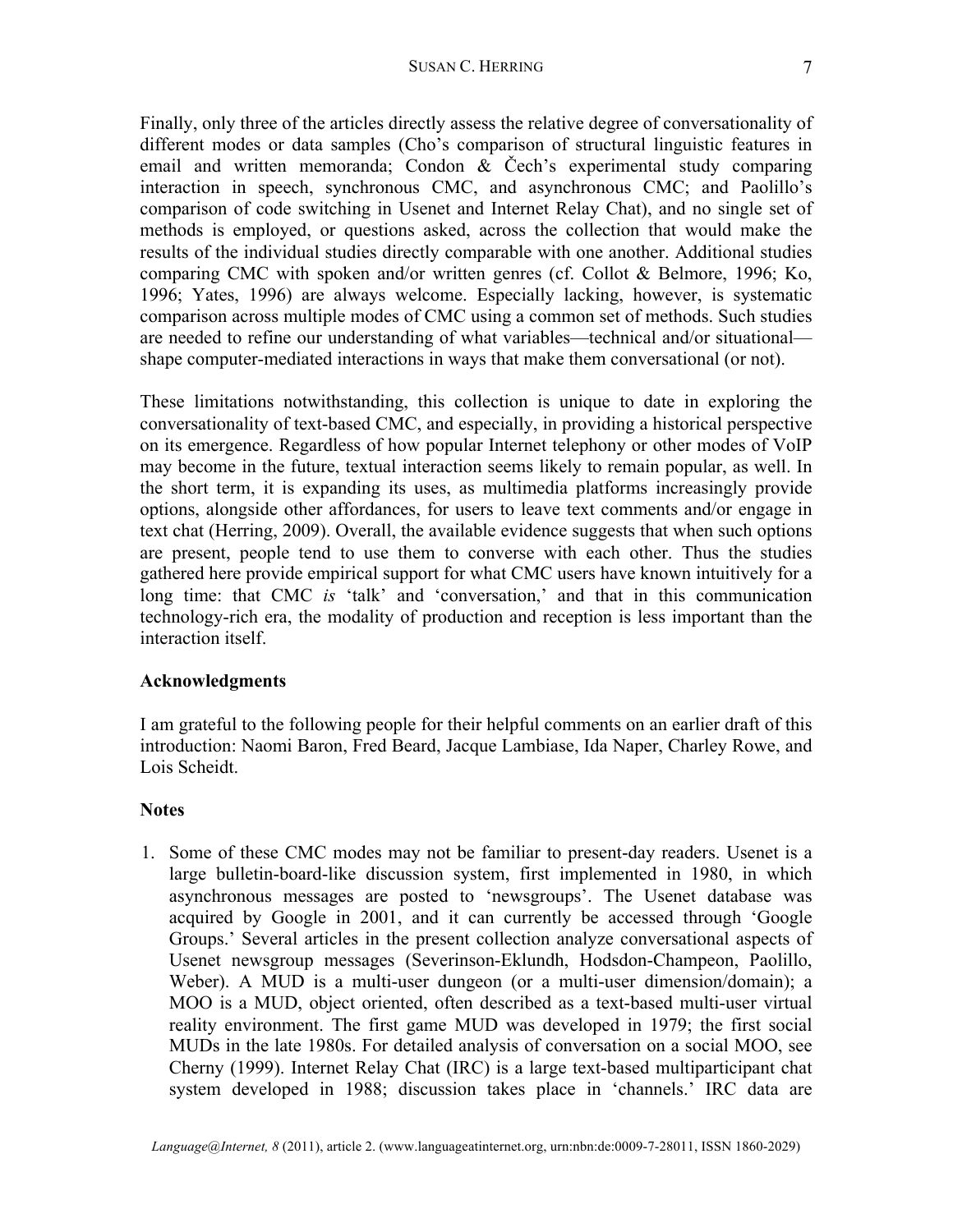#### COMPUTER-MEDIATED CONVERSATION: INTRODUCTION AND OVERVIEW

8

analyzed in the article by Paolillo in this collection. (For more on the history of these and other CMC modes, see Herring, 2002.)

- 2. This collection was inspired by the 1996 International Pragmatics Conference held in Mexico City, the theme of which was "conversation." I organized two panels on "Computer-mediated conversation" for the conference, and four of the chapters included here—those by Herring, Hodsdon-Champeon, Lambiase, and Paolillo were first presented in those panels. When I later decided to edit a collection on the panel theme, I gathered additional contributions via a call for papers on the Internet and via invitation. Originally, the collection was to appear as a print book published by Hampton Press; I am indebted to Ronald Rice, editor for the Hampton Press series on New Media: Policy and Social Research Issues, for his earlier review comments on the articles. However, personal health problems caused delays in the publication of the work, and as time went by and the publishing landscape changed to increasingly favor online publication, I decided to publish the collection as a special issue in an online venue. *Language@Internet* was considered ideal for this purpose, in that the journal is dedicated to language-focused analysis of CMC.
- 3. These observations are anecdotal, based on messages sent to the ETHNO hotline, an academic mailing list on topics related to ethnomethodology and conversation analysis hosted by the Communication Institute for Online Scholarship since 1988. When I started following ETHNO in the mid-1990s, I was surprised to find no mention of CMC as possible data for analysis. I recall one thread in which it was explicitly asserted by some purists that CMC could not be studied using ethnomethodological methods in principle (presumably because of the unavailability of physical contexts in which to situate the communication). This made a strong impression on (and discouraged) me at the time, since I had already put out my call for papers for this collection before learning about the list, and I was hoping for contributions from ethnomethodologists. By 1999, however, calls for papers for conferences were being posted to ETHNO that included CMC as a possible topic, and a year later, the manager of the Ethno/CA News webpage and a regular contributor to the ETHNO hotline, Paul ten Have, published an article about computer-mediated chat (ten Have, 2000). In fact, a number of important ethnomethodological studies of CMC were published in the late 1990s (e.g., Garcia & Jacobs, 1998; Rintel & Pittam, 1997). The present collection includes several articles on interaction management (e.g., Anderson et al.), as well as an article on code-switching (Georgakopoulou), that adopt a conversation analytic approach.
- 4. Apparently, I am guilty of this myself (see, e.g., Herring, Kutz, Paolillo, & Zelenkauskaite, 2009).
- 5. Two exceptions are Baron (2000) and Hård af Segerstad (2002), who take writing as their explicit point of comparison with CMC.
- 6. In this broader conceptualization, turn-taking need not be strictly one-at-a-time, but responses should logically be produced after initiations (excluding cases in which an interlocutor responds in advance to an anticipated move by another interlocutor).
- 7. More-or-less coherent conversation *across* blogs has also been reported to occur (e.g., by Efimova & de Moor, 2005), although such reports are uncommon.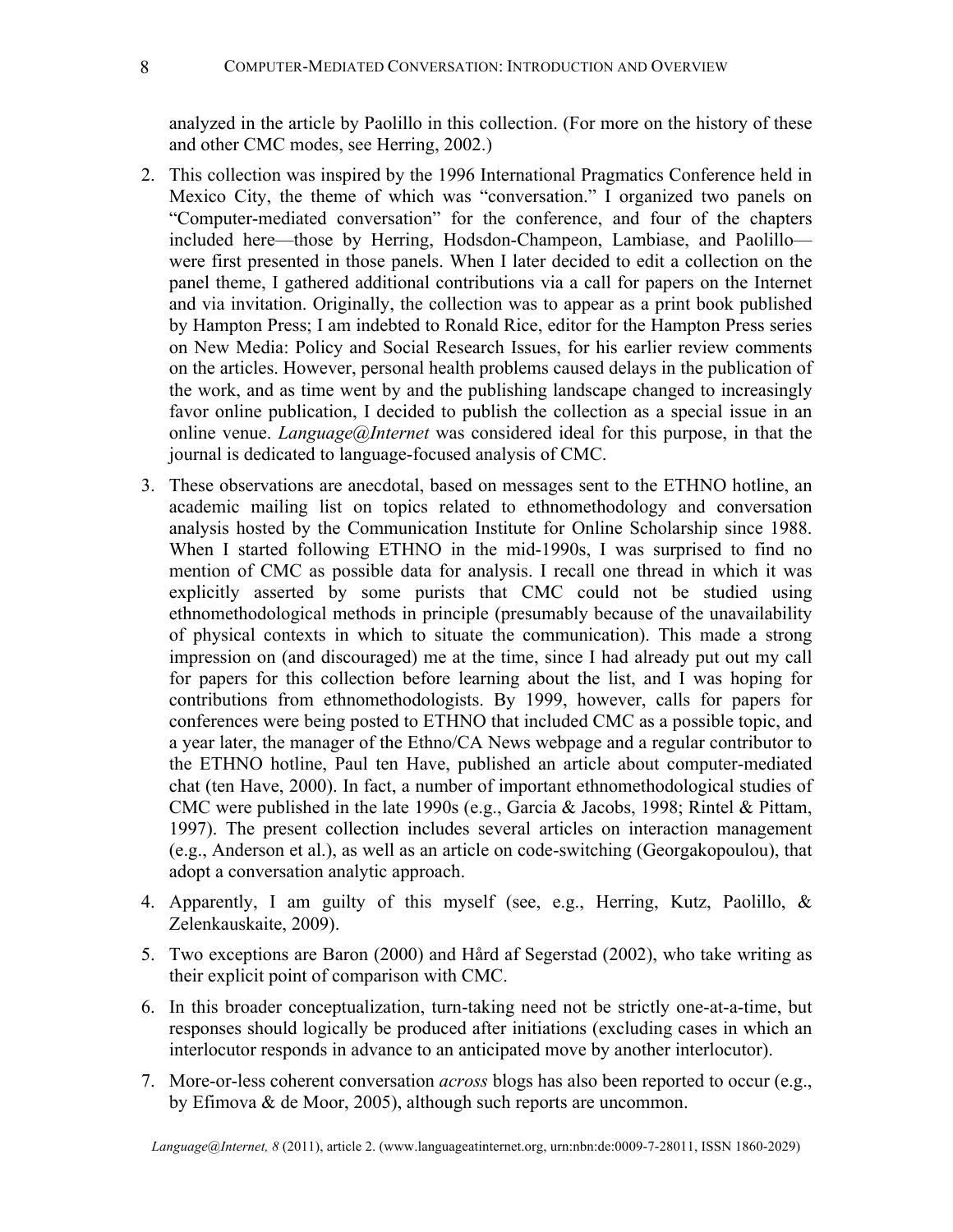- 8. Gold (1991) advanced a similar argument for answering machine messages, a pre-Internet mode of mediated communication. She observed that people leaving answering machine messages employed "dialogic devices" such as dialogic couplets and special prosodic marking in an attempt ''to mitigate the central irony of 'conversing' with an absent interlocutor'' (p. 251).
- 9. This tendency underlies what I term 'convergent media computer-mediated communication' or CMCMC, defined as (usually text-based) interactive CMC that occurs on convergent media platforms in which it is typically secondary, by design, to other activities, such as media viewing or game playing (Herring, 2009; Herring et al., 2009).
- 10. 10. Retrieved December 27, 2010 from http://www.etymonline.com/index.php?term= conversation.
- 11. The actual claim of the article is not that talking has ceased to exist, but rather that the ubiquity of technologically-mediated communication such as text messaging and mobile phone voice calls is distracting from, and detracting from the quality of, F2F interactions.
- 12. Answering machine messages might be considered a counterexample, although such messages are not typically interactive, beyond the caller responding nominally to the prerecorded message of the callee (cf. Gold, 1991). The callee does not normally respond to an answering machine message by recording another message on the same machine. (S/he may leave a response on the caller's machine, but that is not the preferred response; a real-time voice connection is.)

## **References**

- Androutsopoulos, J. (2008). Potentials and limitations of discourse-centered online ethnography. *Language@Internet, 5,* article 8 http://www.languageatinternet.de/articles/2008/1610/index html
- Beißwenger, M. (2008). Situated chat analysis as a window to the user's perspective: Aspects of temporal and sequential organization. *Language@Internet, 5*, article 6. http://www.languageatinternet.de/articles/2008/1532/index\_html
- Baron, N. S. (2000). *Alphabet to email: How written English evolved and where it's heading*. New York: Routledge.
- Baym, N. K., Zhang, Y. B., & Lin, M-C. (2004). Social interactions across media: Interpersonal communication on the Internet, telephone and face-to-face. *New Media & Society, 6*(3), 299–318.
- Biber, D. (1988). *Variation across speech and writing*. Cambridge: Cambridge University Press.
- Chafe, W. L. (1982). Integration and involvement in speaking, writing, and oral literature. In D. Tannen (Ed.), *Spoken and written language: Exploring orality and literacy* (pp. 35-53). Norwood, NJ: Ablex.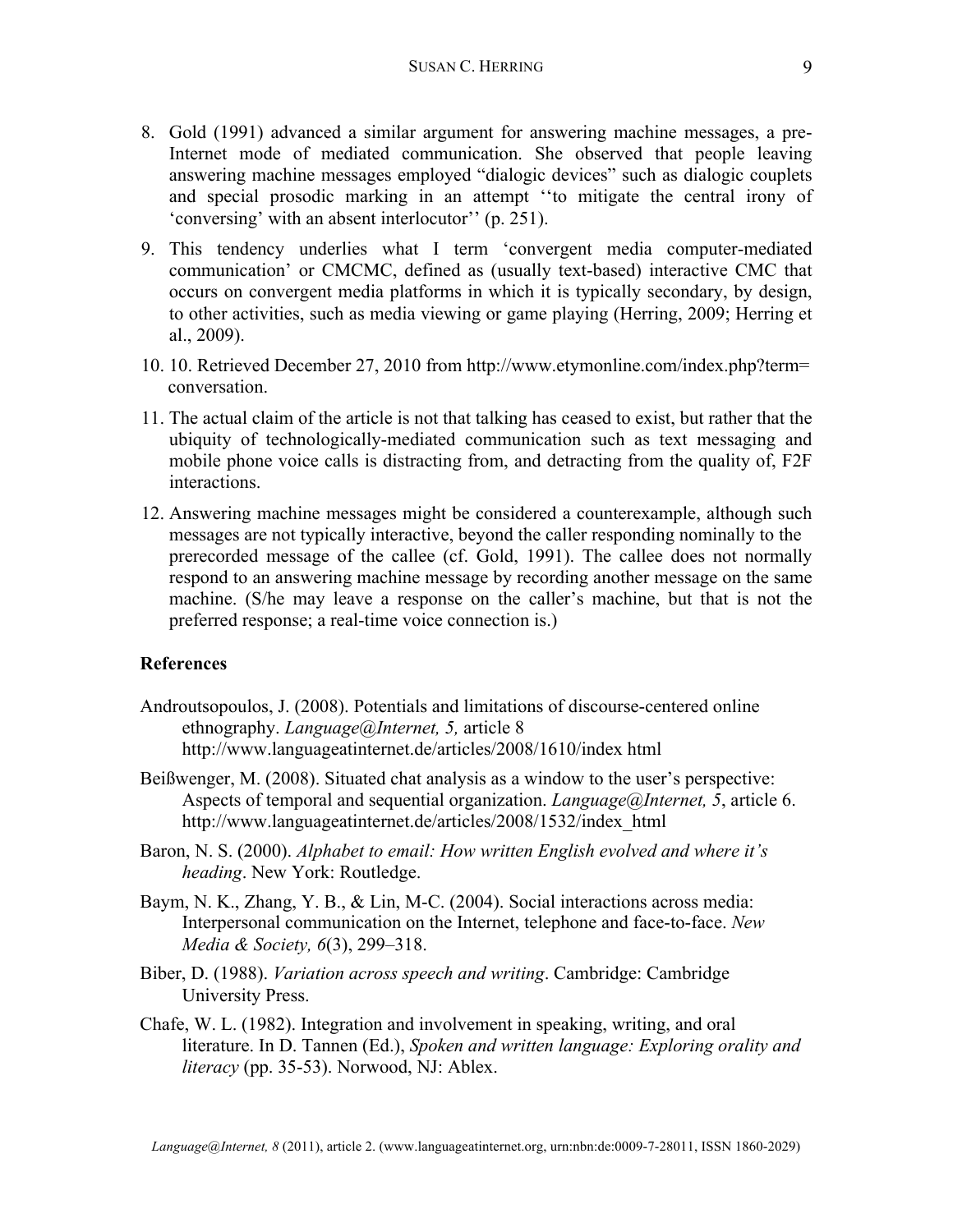- Chafe, W. L. (1987). Cognitive constraints on information flow. In R. Tomlin (Ed.), *Coherence and grounding in discourse* (pp. 21-51). Amsterdam: John Benjamins.
- Cherny, L. (1999). *Conversation and community: Chat in a virtual world.* Stanford, CA: CSLI.
- Collot, M., & Belmore, N. (1996). Electronic Language: A new variety of English. In S. C. Herring (Ed.), pp. 13-28.
- Colomb, G. G., & Simutis, J. A. (1996). Visible conversation and academic inquiry: CMC in a culturally diverse classroom. In S. C. Herring (Ed.), pp. 203-222.
- Danet, B., & Herring, S. C., Eds. (2007). *The multilingual internet: Language, culture, and communication online*. New York: Oxford University Press.
- Efimova, L., & de Moor, A. (2005). Beyond personal webpublishing: An exploratory study of conversational blogging practices. *Proceedings of the thirty-eighth Hawai'i international conference on system sciences (HICSS-38)*. Los Alamitos, CA: IEEE Press.
- Ford, C. (2002). *An exploratory study of the differences between face-to-face and computer-mediated reference interactions*. Unpublished doctoral dissertation, School of Library and Information Science, Indiana University, Bloomington.
- Garcia, A., & Jacobs, J. B. (1998). The interactional organization of computer mediated communication in the college classroom. *Qualitative Sociology, 21*(3), 299-317.
- Gold, R. (1991). Answering machine talk. *Discourse Processes, 14*, 243–260.
- Gumperz, J. J. (1982). *Discourse strategies*. Cambridge, UK: Cambridge University Press.
- Hafner, K., & Lyon, M. (1996). *Where wizard stay up late: The origins of the Internet*. New York: Simon & Schuster.
- Hancock, J. T., Curry, L., Goorha, S., & Woodworth, M. (2005). Automated linguistic analysis of deceptive and truthful synchronous computer-mediated communication. *Proceedings of the 38th Annual Hawaii International Conference on System Sciences (HICSS-38).* Los Alamitos, CA: IEEE Press.
- Hara, N., & Kling, R. (2000). Student distress in a web-based distance education course. *Information, Communication & Society, 3*(4), 557-579.
- ten Have, P. (2000). Computer-mediated chat: Ways of finding chat partners. *M/C: a Journal of Media and Culture, 3*(4). Retrieved December 29, 2010 from http://journal.media-culture.org.au/0008/partners.php
- Herring, S. C. (Ed.) (1996). *Computer-mediated communication: Linguistic, social and cross-cultural perspectives*. Amsterdam: John Benjamins.
- Herring, S. C. (1999). Interactional coherence in CMC. *Journal of Computer-Mediated Communication, 4*(4). Retrieved December 26, 2010 from http://jcmc.indiana.edu/vol4/issue4/herring.html
- Herring, S. C. (2001). Computer-mediated discourse. In D. Schiffrin, D. Tannen, and H. Hamilton (Eds.), *The Handbook of Discourse Analysis* (pp. 612-634). Oxford: Blackwell Publishers.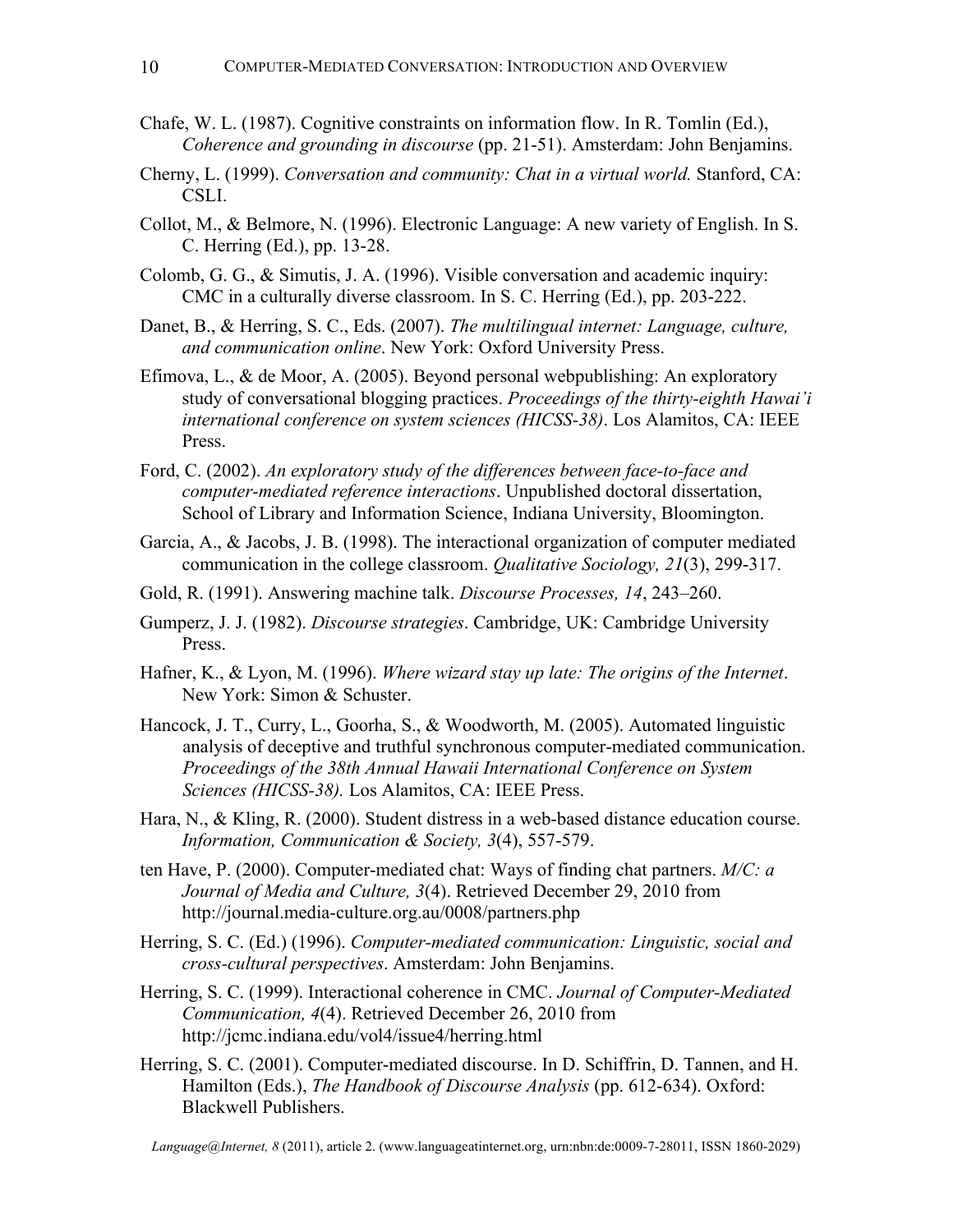- Herring, S. C. (2002). Computer-mediated communication on the Internet. *Annual Review of Information Science and Technology*, *36*, 109-168.
- Herring, S. C. (2004). Slouching toward the ordinary: Current trends in computermediated communication. *New Media & Society, 6*(1), 26-36.
- Herring, S. C. (2007). A faceted classification scheme for computer-mediated discourse. *Language@Internet*, *4,* article 1. Retrieved December 26, 2010 from http://www.languageatinternet.de/articles/2007/761
- Herring, S. C. (2009, October). *Convergent media computer-mediated communication: Introduction and theory.* Paper presented at the panel on Convergent Media Computer-Mediated Communication, *Internet Research 10.0*, Milwaukee, WI.
- Herring, S. C., Kouper, I., Paolillo, J. C., Scheidt, L. A., Tyworth, M., Welsch, P., Wright, E., & Yu, N. (2005). Conversations in the blogosphere: An analysis "from the bottom up." Proceedings of the *Thirty-Eighth Hawai'i International Conference on System Sciences (HICSS-38).* Los Alamitos: IEEE Press.
- Herring, S. C., Kutz, D. O., Paolillo, J. C., & Zelenkauskaite, A. (2009). Fast talking, fast shooting: Text chat in an online first-person game. *Proceedings of the Forty-Second Hawai'i International Conference on System Sciences (HICSS-42)*. Los Alamitos, CA: IEEE Press.
- Herring, S. C., Scheidt, L. A., Bonus, S., & Wright, E. (2005). Weblogs as a bridging genre. *Information, Technology & People, 18*(2), 142-171.
- Horowitz, R., & Samuels, J. S. (1987). Comprehending oral and written language: Critical contrasts for literacy and schooling. In R. Horowitz & J.S. Samuels (Eds.), *Comprehending oral and written language* (pp. 1-52). New York: Academic Press.
- Hopper, R. (1992). *Telephone conversation*. Bloomington: Indiana University Press.
- Hymes, D. (1974). *Foundations in sociolinguistics: An ethnographic approach.* Philadelphia: University of Pennsylvania Press.
- Hård af Segerstad, Y. (2002). *Use and adaptation of written language to the conditions of computer-mediated communication.* Doctoral Dissertation, Göteborg University, Sweden: Retrieved December 27, 2010 from http://www.ling.gu.se/~ylvah/dokument/ylva\_diss.pdf
- Jayson, S. (2010, December 30). 2010: The year technology replaced talking. *USA Today*. Retrieved December 30, 2010 from http://www.usatoday.com/yourlife/parenting- family/2010-12-30- 1AYEAR30\_CV\_N.htm
- Jenks, C., & Firth, A. (In press). On the interactional character of synchronous voicebased computer-mediated communication. In S. C. Herring, D. Stein, & T. Virtanen (Eds.), *Handbook of the pragmatics of computer-mediated communication*. Berlin: Mouton.
- Ko, K.-K. (1996). Structural characteristics of computer-mediated language: A comparative analysis of InterChange discourse. *Electronic Journal of Communication/La Revue Electronique de Communication, 6*(3).